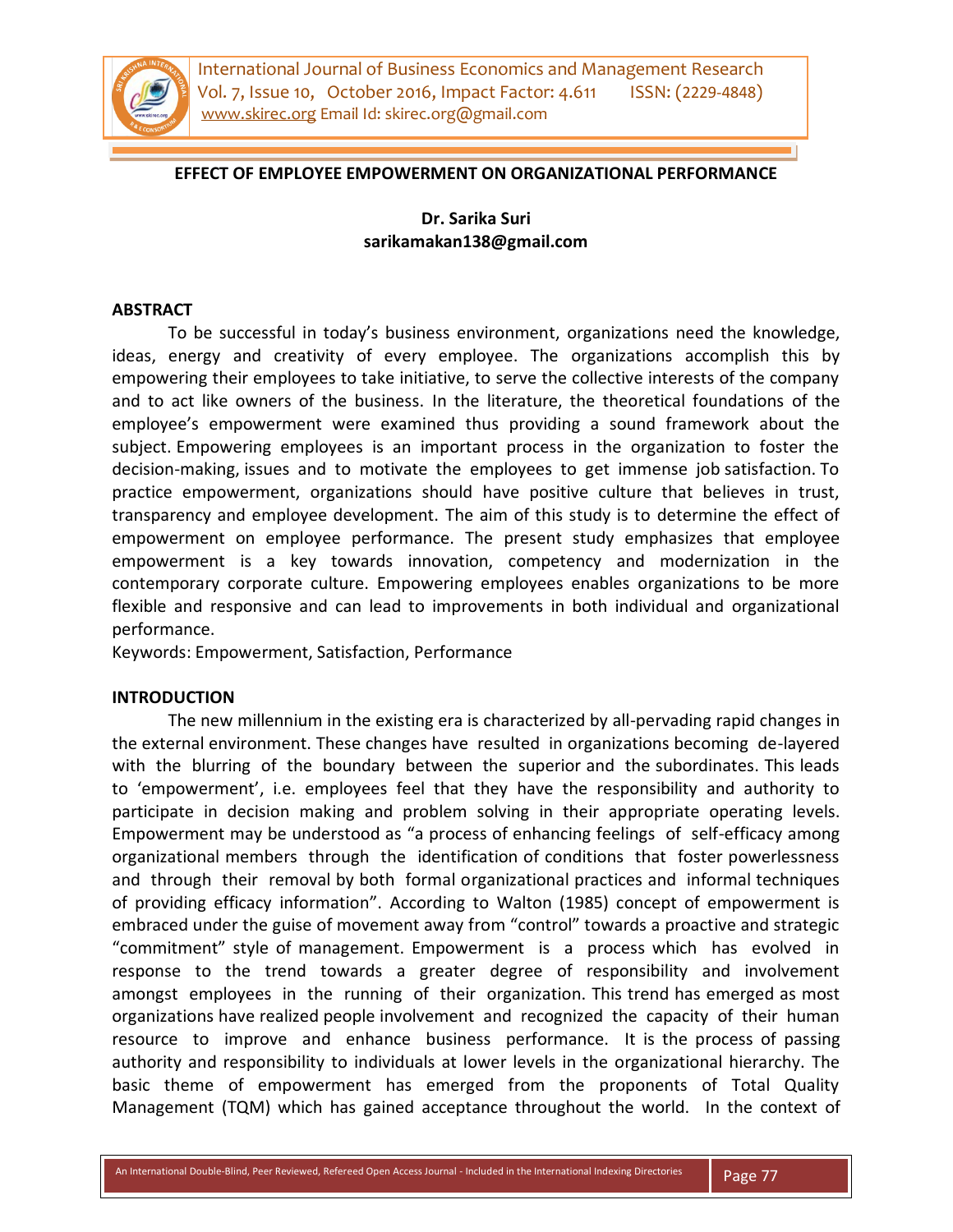

TQM, empower means to enable, to endow, to give permission to, or to give the ability of power to. Empowerment is the authority to act independently to meet expectations. This authority is given by management for the purpose of developing a human connection with the decision making process, which sustains improvements through the TQM program.

Employee empowerment is more relevant in today's competitive environment where knowledge workers are more prevalent and organizations are moving towards decentralized, organic type organizational structures. Empowering employees enables organizations to be more flexible and responsive and can lead to improvements in both individual and organizational performance. Similarly, it is maintained that employee empowerment is critical to organizational innovativeness and effectiveness. The present study emphasizes that employee empowerment is a key towards innovation, competency and modernization in the contemporary corporate culture.

Lashley (2001) explained that there are four types or forms of empowerment. The first type is empowerment through participation; this means the delegation of decision-making from management arena, for example, the use of autonomous working groups. The second type is empowerment through involvement, in this case management gain through reflecting on employees' experiences, ideas, and suggestions, for example team briefings. The third type is empowerment through commitment that leads to increased commitment to goals and employee job satisfaction, for example, profit sharing schemes and job rotation. While the fourth type is empowerment through delayering which means reducing the numbers of management hierarchy in an organization, for example, job redesign and re-training.

### **EMPLOYEE EMPOWERMENT PERSPECTIVES**

The concept of employee empowerment has been a focus for research and practice for many years. According to Foster & Sandel (2010) there are multiple perspectives on empowerment and the particular meanings given to the construct, according to persons, settings, goals, and other variables. Research on empowerment has largely focused on groups that are typically considered disadvantaged, disempowered or ostensibly powerless.

According to Cook (1994), from organizational perspective, empowerment is a change management tool which helps organizations to create an environment where every individual can use his or her abilities and energies to satisfy the customer. It is a method of developing an environment where customers' needs and concerns are addressed and satisfied as quickly as possible at the point of customer contact. Staffs are free to take opportunities to exceed customer expectations without referring upwards or fearing repercussions from their manager. Cook (1994) further stated that organizations which adopt an empowerment approach should have a number of common characteristics: shared vision and values; a customer-focused strategy; leadership relinquishing responsibility, authority and accountability to "the people who are closest to the customer"; a structure with as few as possible layers between the customer and the organization; and an environment which encourages team working and continuous learning.

Managers can empower their employees by adopting one of two alternative empowerment strategies: either through enhanced "participation," that is via use of individual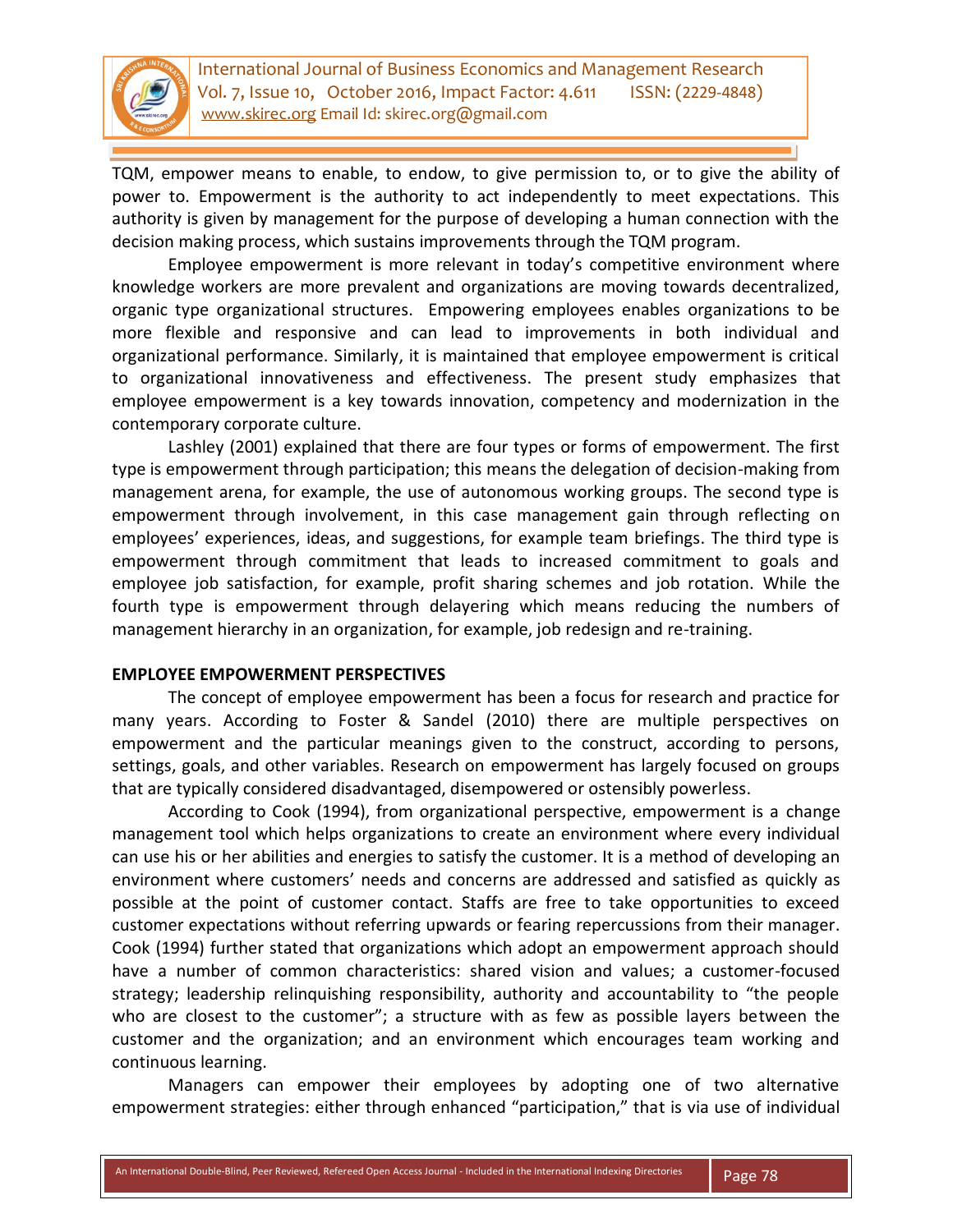

and/or team suggestion schemes; quality circles; team briefings, etc. (Lashley, 1999); or through "delayering," via establishing autonomous work teams and/or by job-redesign (job ownership schemes). At the individual level of analysis, researchers have defined empowerment in at least two ways: the situational approach and the psychological approach (Conger and Kanungo, 1988). On one hand, the situational approach concerns passing power from higher-level management to employees by involving them in decision making. This approach is also known as relational or management practice approach. The relational approach, based on management practices, focuses on the decision making authority and delegation of power. Agreeing to this approach, the empowerment was based upon the movement of authority down institutions' hierarchy where the sources of power could be normative, legal, remunerative, coercive and knowledge/expertise (Akhsanu & Sufean, 2013). On the other hand, the psychological approach puts less emphasis on delegation of decisionmaking. Instead, this approach stresses motivational processes in workers. The psychological approach views empowerment as various psychological cognitions that contribute to enhanced intrinsic motivation. [3] Lee and Koh (2001) described the following four dimensions as the psychological state of the subordinate:

1. Competence: is an individual's belief in his/her capability to perform task activities skillfully.

2. Meaning: the meaning of a value of a task goal or purpose judged in relation to an individual's own ideals or standards.

3. Impact: the perception of the degree to which an individual can influence certain outcomes at work.

4. Self-determination (or choice): autonomy in the initiation and continuation of work behaviors and processes.

# **EMPOWERMENT AND DELEGATION OF DECISIONS**

Decision making is the crux of management in any enterprise. Knoop (1995) defines participation in decision making (PDM) as sharing decision making with others to achieve organizational objectives. Modern organizations implement participatory work practices in the belief they will gain more from an educated, technologically-oriented workforce (Connell, 1998). Participation has emerged as a channel for development. It should be assessed based on participation in problem identification, planning process, program implementation, and monitoring /evaluation, while taking cognizance of timing and factors that promote the participation. This is where participation reflects to be a means and its outcome becomes the end (Jasmin, Sarafidou & Georgios, 2013). The employees' empowerment is essential for improving their motivation and morale, promoting a sense of responsibility, increasing levels of job satisfaction and commitment to the institutional development and success. Focus on concerted decision making, new ways of institutional management that promote high performance workplace practices and synergistic creativity (Sima & Pourreza, 2013). Literature claims that participation in decision making increases employee motivation, job satisfaction and organizational commitment (Pearson and Duffy, 1999)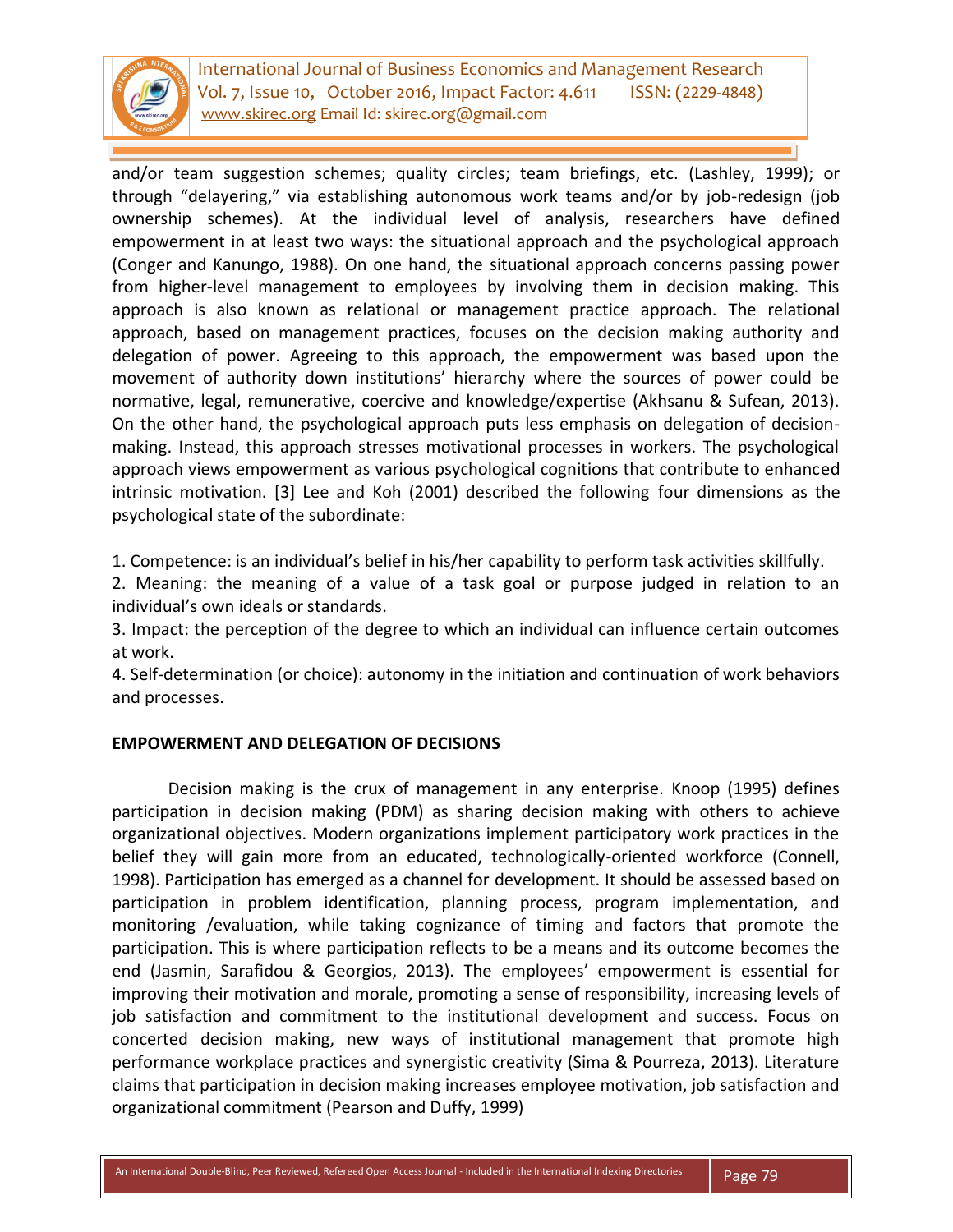

Numerous organizations began espousing the benefit of employment involvement in the 1980s. However, the effect of participation on performance has become increasingly disputed in recent years. Wagner (1994) argued that many participation studies have demonstrated a consistent, albeit small impact on performance. However, researchers have not established a universal positive correlation between participation and productivity (Kearney and Hays, 1994). The form of participation and the context in which participative techniques are employed determine the extent of any positive effect on performance (cotton et al., 1988, 1993). Empowering employees would thus involve "delegating decision-making authority downward and providing increased access to resources including information, so that employees can significantly affect organizational outcomes" (Menon and Hartmann, 2002)

Participation in decision making can be operationalised in a number of different ways. Dachler and Wilpert (1978) identified three dimensions including: the influence of formality versus informality, directness versus indirectness and the degree of access or influence. Locke and Schweiger (1979) evaluated participation in decision making in terms of level, considering either more or less participation, whereas Tjosvold (1982) considered supervisory use of cooperative problem solving and integrated decision making. More recently, Black and Gregersen (1997) synthesized a multi-dimensional model of participation in decision making from previous research, finding support for six dimensions that include; the rationale, form, structure, decision issues, and the level and range of participation in the processes. In essence, empowerment is a management style where managers share endeavors with the rest of the organizational members. Their influence in the decision-making process – or the collaboration in the decision- making is not limited to the formal power – with certain characteristics as far as information systems, training, rewarding, power sharing, leadership style and organizational culture are concerned (Pardo del Val and Lloyd, 2003).

#### **THE IMPLEMENTATION CONDITIONS OF EMPOWERMENT**

According to Herrenkohl (Herrenkohl, Judson and Heffner, 1999) and Wooddell (2009), effective implementation of employee empowerment projects in the organization needs maintaining the following four conditions.

#### **Shared Vision**

As his top strategic priorities, like financial solvency, improved reporting process, increasing the level of customer satisfaction of the company, for example, might be the vision of the director of the organization. Thus, unless the same vision is shared with the director, it would be very difficult, even sometimes impossible to implement an employee empowerment project. Shared vision with the director plays a key role and the empowerment endeavors can obtain ground and can identify its own goals and then can design its own process to achieve its goals. Starting with the lacking of empowerment areas, the department or the company would provide the empowerment team with the opportunity to train selected employees to improve their leadership skills.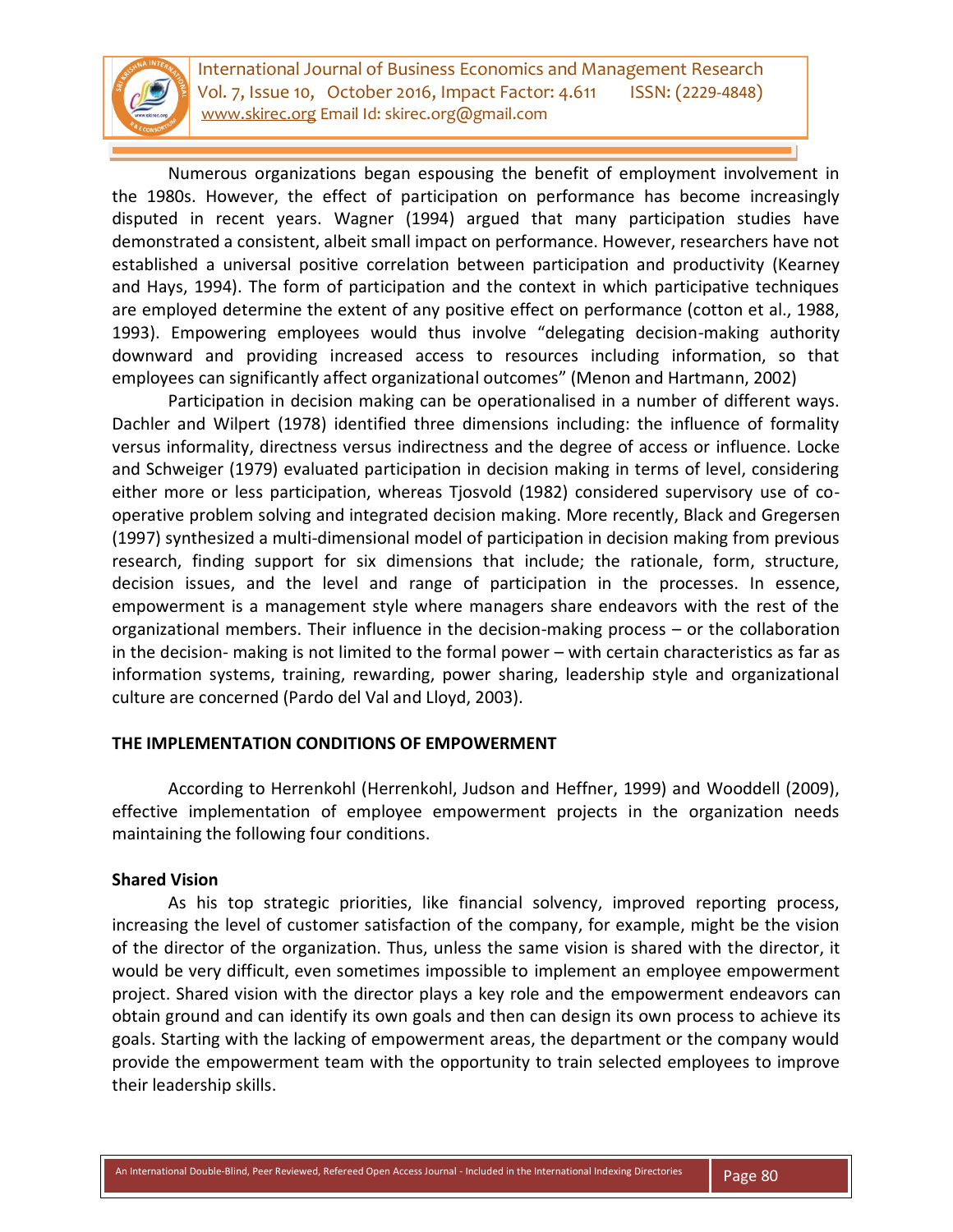

# **Organizational Support**

Without a concrete support of the director, securing attendance of the supervisors and managers to training workshops would be almost impossible. Beside this, to plan for access to staff meetings would not be expected to be successful. Therefore executive director has a critical effect and role on the successful implementation of the empowerment project in the organization.

# **Knowledge and Learning**

After the implementation of the empowerment project, the members of the team are expected to improve their skills in project management and team development skills which would be an asset applicable for other projects as well. And also skills like, brainstorming, time management, improved discussion, consensus-based decision making and problem solving techniques for managers and supervisors, and leadership development training and customer service training for employees could be maintained.

#### **Institutional Recognition**

For a successful implementation of an empowerment project, team members need to receive a widespread appreciation and recognition for their skills in their endeavors. Therefore good reputation of an empowerment team and its members, could directly impact span of acceptance of the director and department managers, supervisors and front line employees.

# **Empowerment and Performance**

In today's rapidly changing environment, "human" asset is one of the most reliable sources of organizational performance, efficiency and effectiveness. Human resources approach based on initiative, creativity, competence, autonomous behavior and empowerment, is gaining importance. Empowerment helps to achieve such a culture and an environment in the organization by increasing organizational effectiveness through developing and deploying competent influence in the human resource. The term empowerment denotes the enhanced involvement of employees in the organizational processes and decision-making (Sinha, 2005). Although empowerment influences performance in a positive way, unfortunately it cannot be measured properly and directly, yet. Employee empowerment which involves employee participation is a complex management tool that over 50 years of research has proved, when applied properly, can be effective in improving performance, productivity and job satisfaction. Empowering employees enables organizations to be more flexible and responsive and can lead to improvements in both individual and organizational performance. Evidence suggests participation increases employee motivation, job satisfaction and organizational commitment (Witt et al., 2000; Latham et al., 1994; Pearson and Duffy, 1999); however, support for improving job performance is less conclusive (Tjosvold, 1998; Jones, 1997). Each and every employee in the organization must consider the elements such as commitment, capability, and ethicality, in order to create empowered individuals and climate which also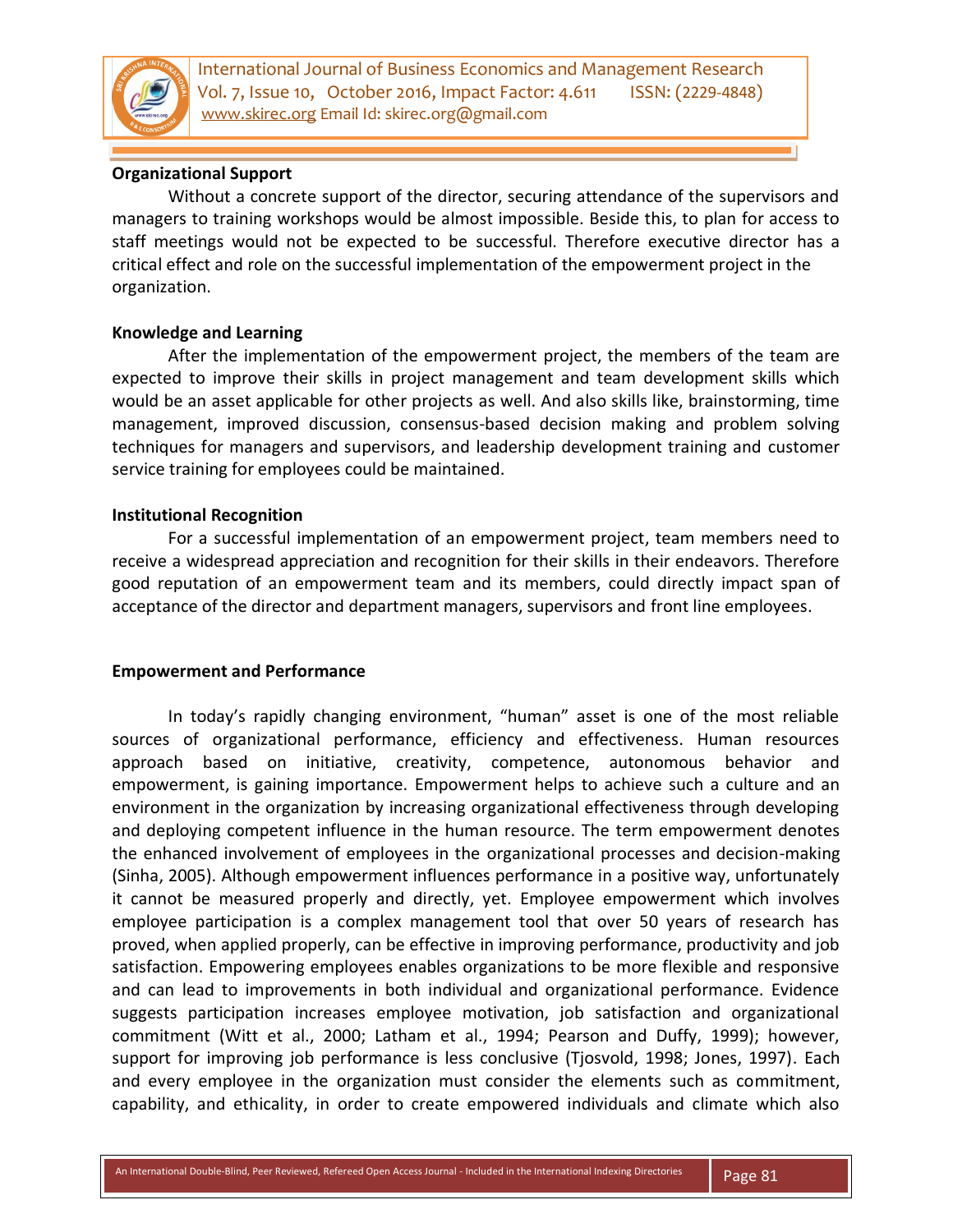

would secure a much better performance in the organization. Figure 1 represents a view of empowerment process that churns out competent influence in the workforce through selfefficacy and job satisfaction and ultimately affects performance. After creating empowered individuals and climate in the organization, it is proposed that the decision making performance of all employees improve. Empowering employees enables organizations to be more flexible and responsive and can lead to improvements in both individual and organizational performance.

#### **FIG:1 IMPACT OF EMPOWERMENT ON EMPLOYEE PERFORMANCE**



Source: (Lashley, 2001; Scott *et al*., 2004; Greasley *et al.*, 2007).

# **(a) Employee empowerment and job satisfaction**

The central tenet is that workers respond more creatively when given broad responsibilities, encouraged to contribute, and helped to derive satisfaction from their work (Greasley et al, 2007). Job satisfaction has been defined as "a pleasurable of positive emotional state, resulting from the appraisal of one's job experience" (Scott et al, 2004). Incongruence between empowerment as a management practice and cultural values may attenuate the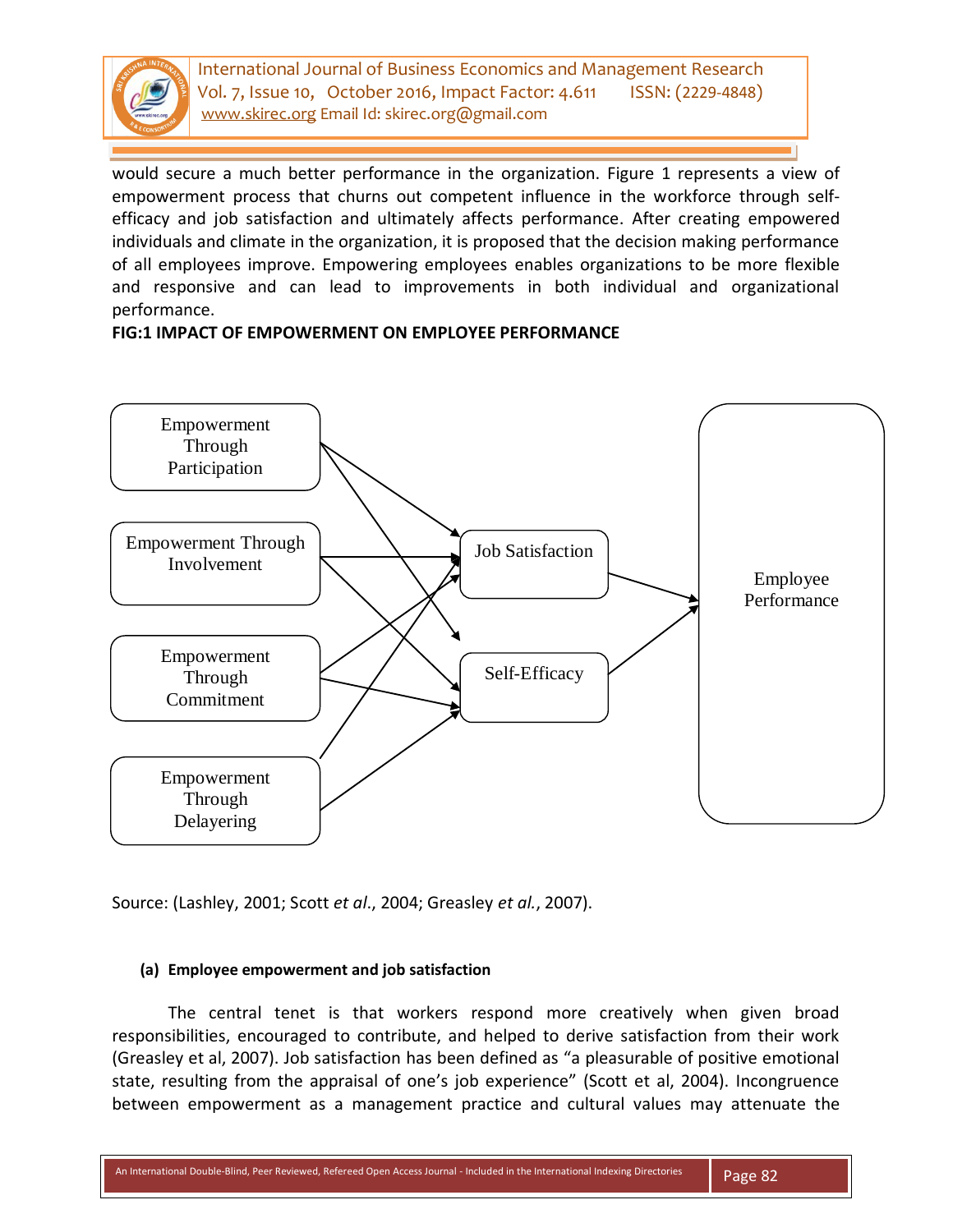

positive effect of discretion and autonomy on job satisfaction in high powerdistance nations where subordinates are accustomed to taking orders from their supervisor (Robert, 2000).

### **(b) Employee empowerment and self-efficacy**

Self-efficacy refers to the belief that one is competent and can successfully perform an assigned task. It is described as the development of a "can-do" attitude (Fulford and Enz, 1995). When people have sense of efficacy, they became empowered. Empower people not only feel the sense of competence, but they are sure that to be capable enough to do their required duties (Tohidi and Jabbari, 2011).

# **BARRIERS TO EMPOWERMENT**

Managers are faced with many hindrances while empowering employees and these may prevent a business from becoming an empowering organization. According to Swarnalatha and Prasanna (2012) barriers to empowerment are:

1. **Incongruent Organizational Culture:** Organizational culture affects different processes and systems which include empowerment too. If the organizational culture has been developed on authoritarian concept, it works as impediment for effective empowerment. In such a culture, often, the authority tends to centralize at the top and there is lack of meaningful delegation of authority. Most of the decisions are made at higher levels and communicated at lower levels for their implementation. In this type of decision making, there is lack of involvement of people at lower levels. Unless this type of organizational culture is not changed, empowerment cannot be effective.

2. **Love for Authority:** A superior is unlikely to delegate his authority especially if he is an autocrat. Such a manager has intense desire to influence others, to make his importance felt in the organization, and to see that his subordinates come frequently to get their decisions approved. Such desires on the part of the manager keep him away from delegation of adequate authority to his subordinates irrespective of their needs.

3. **Maintenance of Tight Control:** A manager does not delegate authority because he wants to maintain tight control over the operations assigned to him. He likes the business and the security created by work piled high on his desk. Doing tangible work is a pleasurable activity, whereas spending one's time thinking, planning and other less tangible is a difficult process. The managers may become habituated to the constant contact of subordinates bringing matters to them for approval.

4. **Fear of Subordinates:** A manager may not delegate adequate authority because of fears of subordinates. The fear of a subordinate's growth may be real. It can take two forms. First, the subordinate might show that he can perform the superior's work so well that he becomes entitled to his position, status, title, or prestige. Second, the subordinate's increasing ability might earn him a promotion to some other part of the organization and the superior may lose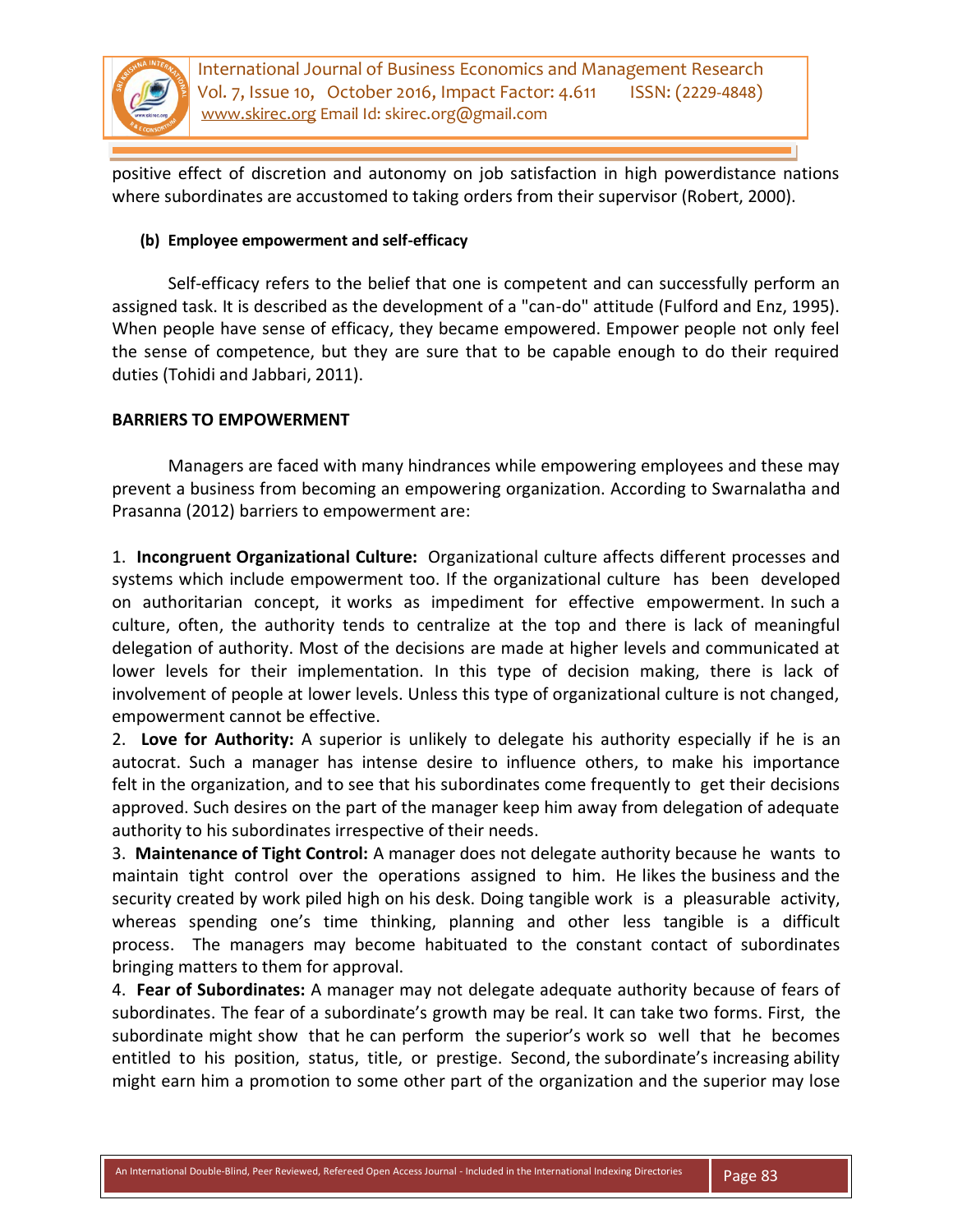

the best subordinate. In this case, the superior may adopt defensive behavior. He simply fails to delegate the kind of authority that would have had such a result.

5. **Fear of Exposure:** A superior manager, especially a weak one, may not like to delegate simply because adequate delegation may reveal managerial shortcomings being practiced. This may happen especially when the superior has poor operating procedures, methods, and practices.

6. **Attitudes towards Subordinates:** Delegation of authority is a particular kind of trust between superior and his subordinates. Therefore, his attitudes towards subordinates, and their attitudes towards him become important in the process of delegation. Negative attitudes work against delegation of authority in several ways. First, if a superior has lack of confidence in his subordinate's capacity, he will not like to delegate them authority. Second, the superior may feel that his subordinates just do not require more authority than they have been delegated. Such a feeling may result into inadequate delegation of authority. Third, the superior may not have good interpersonal relationships with subordinates which may result into less delegation of authority.

7. **Personality of Superior:** Personality factors of superior also affect the degree of delegation of authority. For example, an autocrat superior will delegate less authority as compared to a democrat. Similarly, a superior believing in the application of modern management techniques likes to delegate adequately. A superior coming from the rank and file may delegate less. Similarly, a manager who has not been delegated adequate authority in his career is likely to delegate less.

# **CONCLUSION**

In today's globalized world, organizations are facing changes generated by increased competition, mergers and acquisitions, shifting markets and changing employee demographics. Although many factors may influence the performance of an organization but one of the greatest underlying factors in the success or failure of any organization is the power of its people, and how well that power is focused towards meeting the organization's objectives. Thus, empowering employees will be one of the most critical determinants of ultimate success. Organizations that can tap the strengths of their people will be stronger and more competitive than those that cannot. The evidence suggests that organizations who successfully want to transit a difficult period of evolution, offers a powerful means by increasing employee participation. The related literature showed that employee participation is positively related to productivity, satisfaction, performance and the employee's loyalty. It is maintained that empowering employees enables organizations to be more flexible and responsive and can lead to improvements in both individual and organizational performance.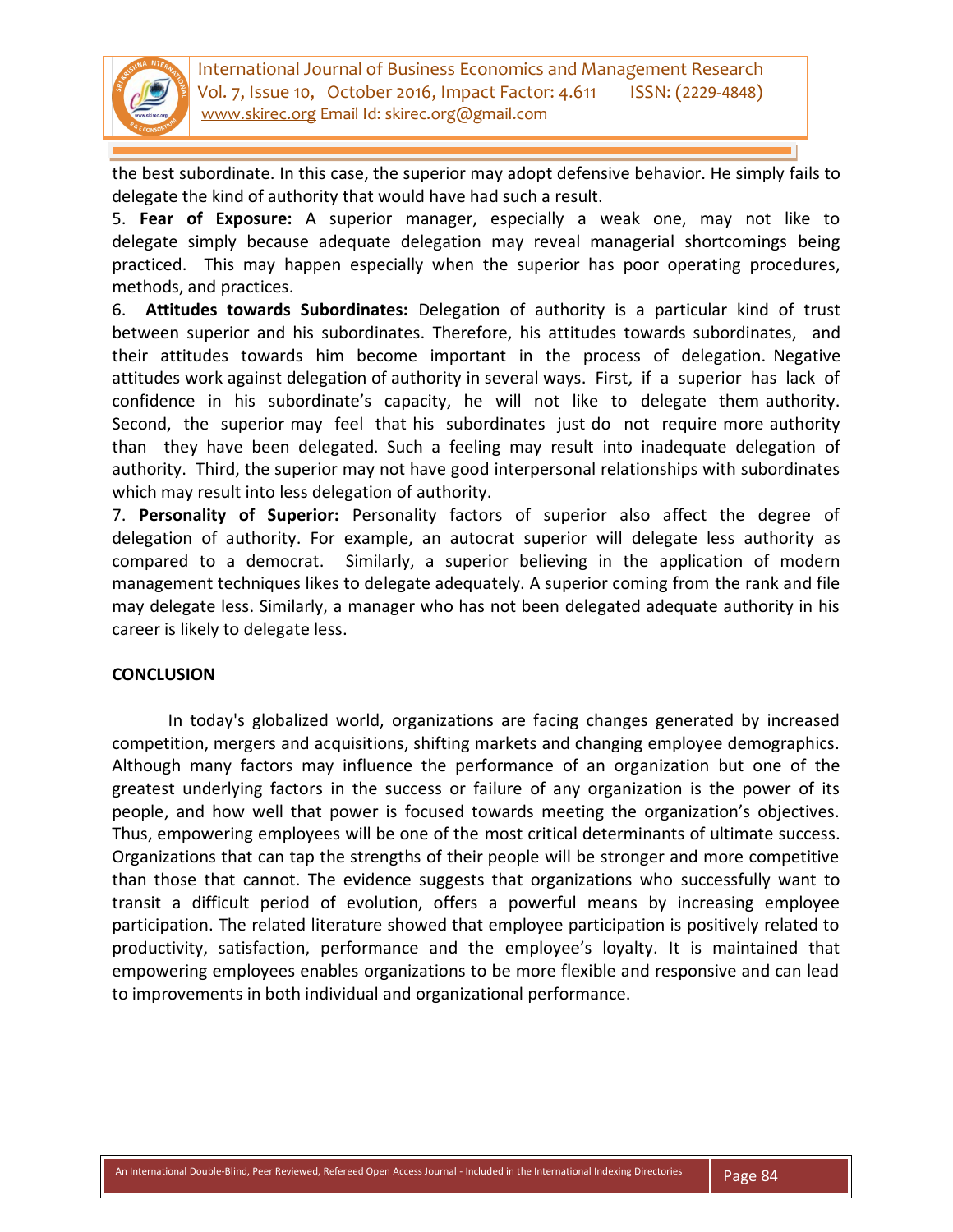

### **REFERENCES**

- 1. Knoop R (1995). "Influence of participative decision-making on job satisfaction and organizational commitment of school principals". Psychol. Rep., 76(2): 379-382.
- 2. Pearson CAL, Duffy C (1999). "The importance of the job content and social information on organizational commitment and job satisfaction: a study in Australian and Malaysian nursing contexts". Asia Pacific J. Hum. Resour., 36(3): 17-30
- 3. K. Foster and M. Sandel, "Abuse of Women with Disabilities: Toward an Empowerment Perspective", Sex Disabil 2010, 28: pp177-18
- 4. Walton, R. (1985). From control to commitment in the workplace, Harvard Business Review, Vol. 63 No.2: 77-84
- 5. Lashley C (1999). "Employee empowerment in services: a framework for analysis". Pers. Rev., 28(3): 169-191.
- 6. Conger J, Kanugo R (1988). "The empowerment process: integrating theory and practice ". Acad. Manag. Rev., 13: 471-482.
- 7. Cook S (1994), "The cultural implications of empowerment". Empower. in Organ. 2(1): 9- 13.
- 8. Lee, M, Koh J (2001). ''Is empowerment really a new concept?''. Int. J. Hum. Resour. Manag., 12(4): 684-695
- 9. Jasmin-Olga Sarafidou Georgios Chatziioannidis, (2013),"Teacher participation in decision making and its impact on school and teachers", International Journal of Educational Management, Vol. 27 Iss 2 pp. 170 -183.
- 10. Pearson CAL, Duffy C (1999). "The importance of the job content and social information on organizational commitment and job satisfaction: a study in Australian and Malaysian nursing contexts". Asia Pacific J. Hum. Resour., 36(3): 17-30
- 11. Wagner JA III (1994). ``Participation's effects on performance and satisfaction: a reconsideration of research evidence''. Acad. Manage. Rev., 19: 312-330
- 12. Kearney RC, Hays SW (1994), "Labor-management relations and participative decision making: toward a new paradigm". Public Admin. Rev., 54(1): 44-51
- 13. Cotton JL, Vollrath DA, Froggatt KL, Lengnick-Hall ML, Jennings KR (1988)."Employee participation: Diverse forms and different outcomes", Acad. Manage. Rev., 13: 8-22.
- 14. Cotton JL, Mcfarlin DB, Sweeney PD (1993), "A cross-national comparison of employee participation", J. Manage. Psychol., 8(1): 10-19.
- 15. Menon ST, Hartmann LC (2002). "Generalizability of Menon's empowerment scale: replication and extension with Australian data", Int. J. Cross Cultural Manage., 2(2):137- 153
- 16. Dachler HP, Wilpert B (1978). "Conceptual dimensions and boundaries of participation in organizations: a critical evaluation". Admin. Sci. Q.,23 (1-39)
- 17. Locke EA, Schweiger D (1979). "Participation in decision making: one more look", in Staw, B.M. (Ed.), Research in Organizational Behavior, Erlbaum, Greenwich, CT, pp. 265- 339.